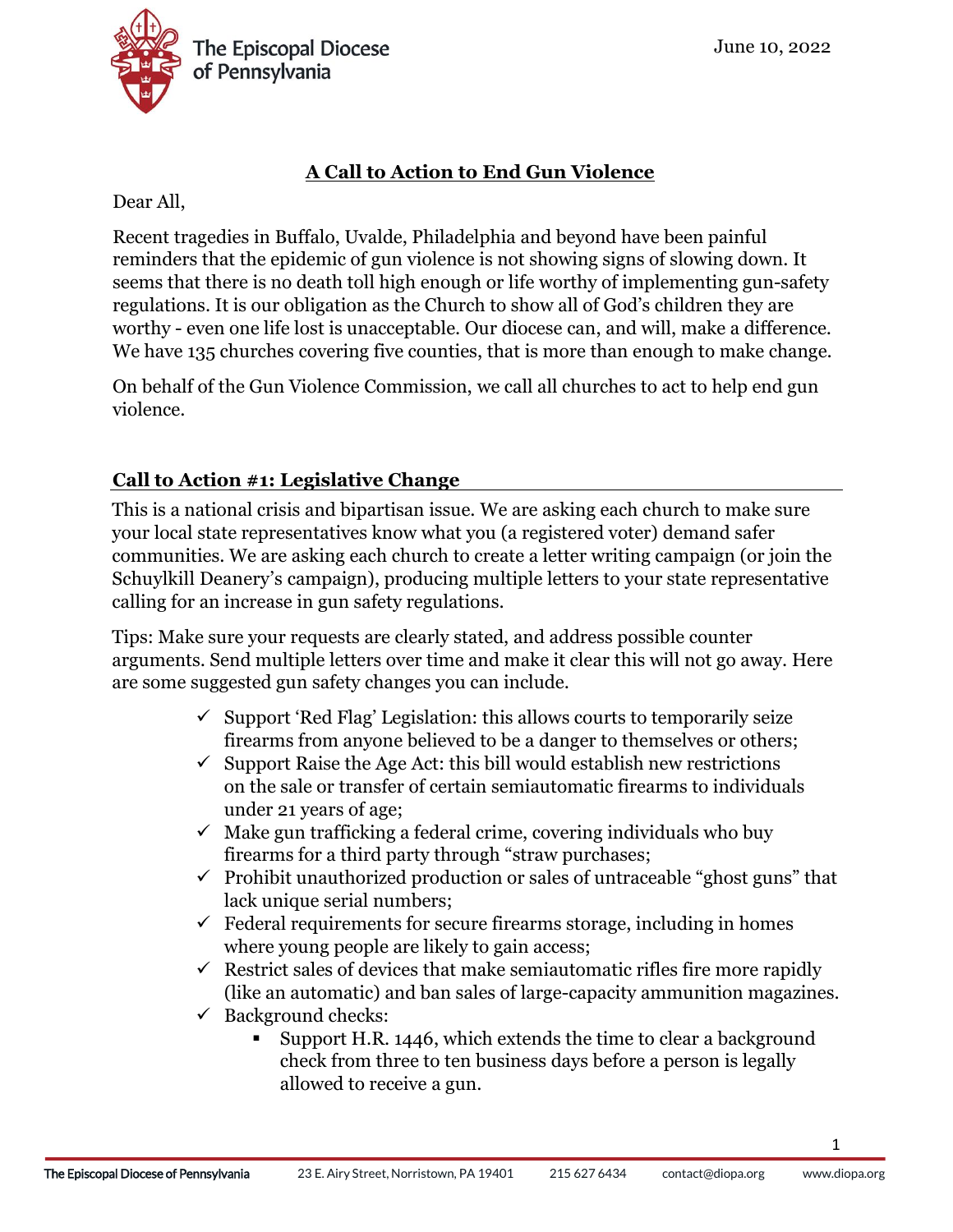- Support H.R. 8, which establishes new background check requirements for firearm transfers between private parties (i.e., unlicensed individuals). Specifically, it prohibits a firearm transfer between private parties unless a licensed gun dealer, manufacturer, or importer first takes possession of the firearm to conduct a background check.
- To find your representative go to:
	- ✓ [https://www.legis.state.pa.us/cfdocs/legis/home/findyourlegislator/index](https://www.legis.state.pa.us/cfdocs/legis/home/findyourlegislator/index.cfm) [.cfm](https://www.legis.state.pa.us/cfdocs/legis/home/findyourlegislator/index.cfm)

## **Call to Action #2: Church Empowerment**

We ask all clergy and outreach ministry leaders to take a Mental Health First Aide training to recognize signs such as suicidal ideations, depression, and learn deescalation techniques. Our Diocesan Health Committee will continue to offer Mental Health First Aide trainings throughout our diocese and expand to the broader communities. These are offered virtually and some in-person.

> $\checkmark$  The committee will also continue to offer a series for youth, allowing them a chance to speak about the challenges they face as students and the barriers they encounter. The next series being in the fall.

We are asking once per quarter, a different deanery hold a gun buy back/turn in event in conjunction with groups such as Ceasefire, their local police department, and Mothers Fighting Against Gun Violence (or any local group with similar mission). Our diocese received a generous donation of an anvil and forge that can be used for these events turning guns into useful items such as art, jewelry, garden tools. RAW tools Philly can help train all those interested in this craft or attend an event; <https://philly.rawtools.org/>

We ask that each church include prayers surrounding gun violence in all services, not just when mass shootings occur.

Churches can also offer safety items such as gunlocks.

## **Future Efforts**

In addition to this call to action, our diocese is continuing to develop new ways in which we can take concrete and meaningful action to end gun violence. These include:

*Collaboration with schools.* Our diocese is pursuing a collaboration with school districts as part of a youth equity program that focuses on at-risk youth for violence/mental health crisis. It will cover mentoring, addressing equity barriers, tutors, and following a